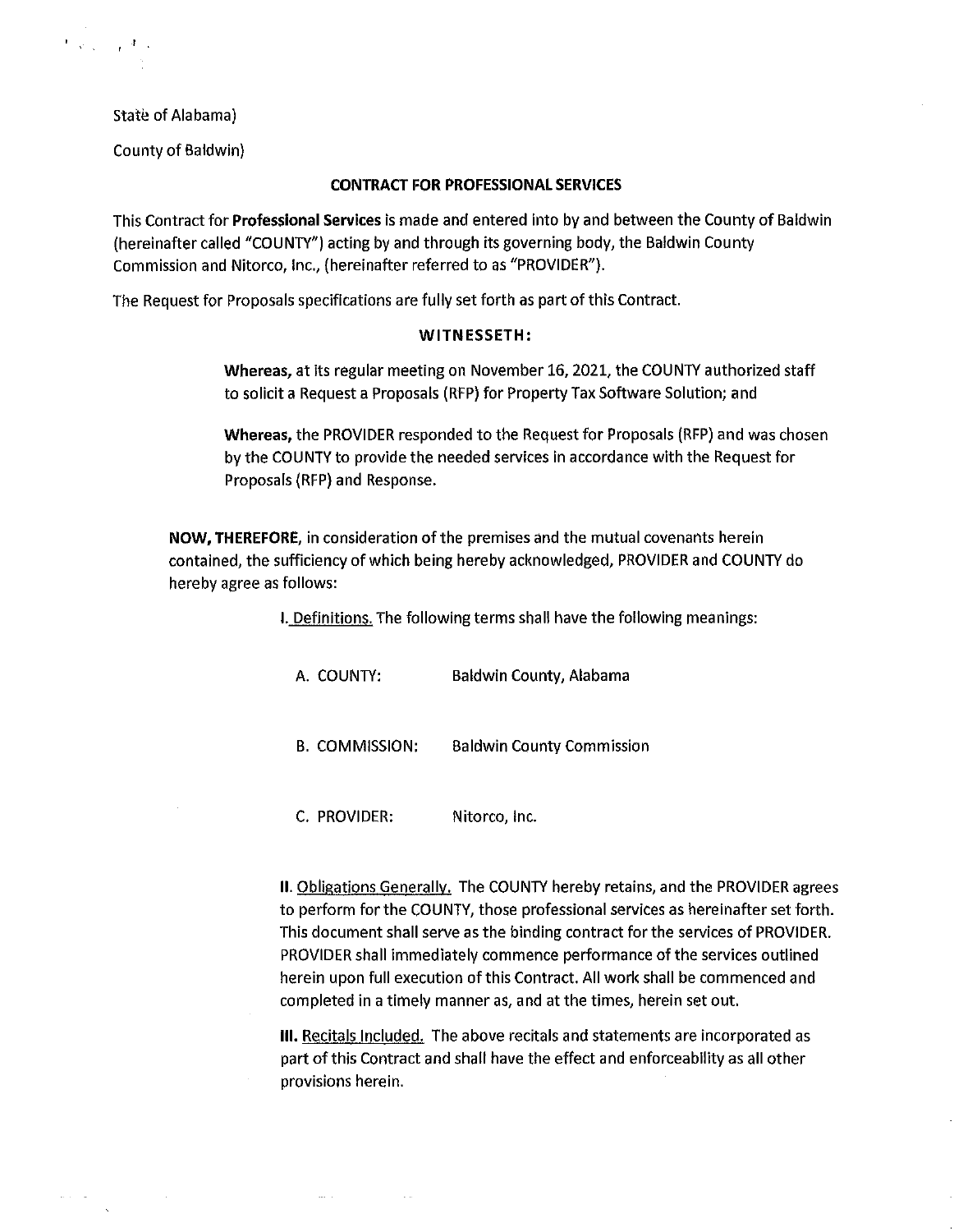$\mathbf{r}$  ,  $\mathbf{r}^{(l)}$  ,  $\mathbf{r}$  ,  $\mathbf{r}$  ,

V. No Prohibited Exclusive Franchise. The COUNTY neither perceives nor intends, by this Contract, a granting of an exclusive franchise or violation of Art. I, Section 22 of the Alabama Constitution.

VI. Representation/Warranty of Certifications, Etc. PROVIDER represents and warrants that PROVIDER is presently certified, licensed and otherwise permitted under all necessary and applicable laws and regulations to perform the services herein, and that PROVIDER shall renew, maintain, and otherwise ensure that all such certifications, licenses, and permits are current and valid, without interruption, for and through completion of the services. The representation and warranty aforesaid is a material inducement to the COUNTY in entering this Contract, and the parties agree that the breach thereof shall be deemed material at the County's option.

VII. Legal Compliance. PROVIDER shall at all times comply with all applicable federal, State, local and municipal laws and regulations.

VIII. Independent Contractor. PROVIDER acknowledges that it is an independent contractor, and PROVIDER shall at all times remain as such in performing the services under this Contract. PROVIDER is not an employee, servant, partner, or agent of the COUNTY and has no authority, whether express or implied, to contract for or bind the COUNTY in any manner. The parties agree that PROVIDER shall be solely responsible for and shall have full and unqualified control over developing and implementing its own means and methods, as it deems necessary and appropriate in providing the aforementioned services, and that the COUNTY's interests herein are expressly limited to the results of said services. PROVIDER is not entitled to unemployment insurance benefits, and PROVIDER is responsible for and obligated to pay any and all federal and state income tax on any monies paid pursuant to this Contract.

IX. No Agency Created. It is neither the express nor the implied intent of PROVIDER or COUNTY to create an agency relationship pursuant to this Contract. Therefore, the PROVIDER does not in any manner act on behalf of COUNTY, and the creation of such a relationship is prohibited and void.

X. Unenforceable Provisions. If any one or more of the provisions contained herein shall, for any reason, be held to be invalid, illegal, or unenforceable In any respect, then such provision or provisions shall be deemed severable from the remaining provisions hereof, and such invalidity, illegality or unenforceability shall not affect any other provision hereof. This Contract shall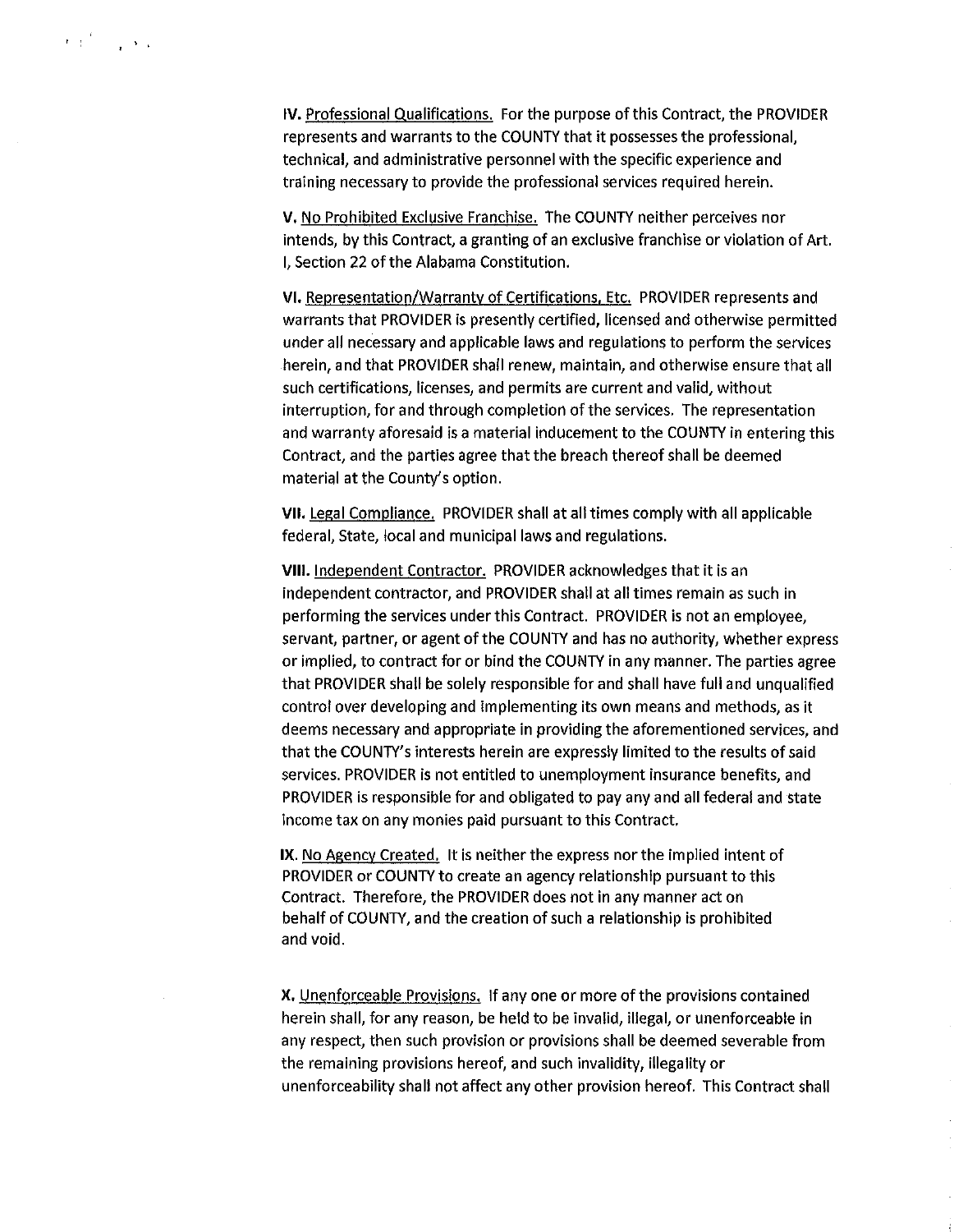be construed as if such invalid, illegal or unenforceable provision had never been contained herein.

XI. Entire Agreement. This Contract represents the entire and integrated agreement between COUNTY and PROVIDER and supersedes all prior negotiations, representations, or agreements, either written or oral. This contract may be amended only by written instrument signed by all parties.

XII. Failure to Strictly Enforce Performance. The failure of the COUNTY to insist upon the strict performance of any of the terms, covenants, agreements, and conditions of this Contract shall not constitute, and shall never be asserted by PROVIDER as constituting, a default or be construed as a waiver or relinquishment of the right of the COUNTY to thereafter enforce any such term, covenant, agreement, or condition, but the same shall continue in full force and effect.

XIII. Assignment. This Contract or any interest herein shall not be assigned transferred or otherwise encumbered by PROVIDER without the prior written consent of the COUNTY, which may be withheld or granted in the sole discretion of the COUNTY.

**XIV.** Ownership of Documents/Work. The COUNTY shall be the owner of all copyright or other intellectual property rights in reports, documents and deliverables produced and paid for under this Contract, and to the extent permitted by Alabama law, any such material may be reproduced and reused at the discretion of the COUNTY without payment of further consideration. PROVIDER shall not transfer, disclose, or otherwise use such information for any purpose other than in performance of the services hereunder, without the COUNTY's prior written consent, which may be withheld or granted in the sole discretion of the COUNTY.

XV. Notice. Notice required herein shall be in writing, unless otherwise allowed, and said notice shall be deemed effective when received at the following addresses:

| <b>PROVIDER:</b> | Nitorco, Inc.<br>95 Midway Church Road<br>Carrollton, GA 30116                                                 |
|------------------|----------------------------------------------------------------------------------------------------------------|
| COUNTY:          | <b>Baldwin County Commission</b><br>c/o Chairman<br>312 Courthouse Square<br>Suite 12<br>Bay Minette, AL 36507 |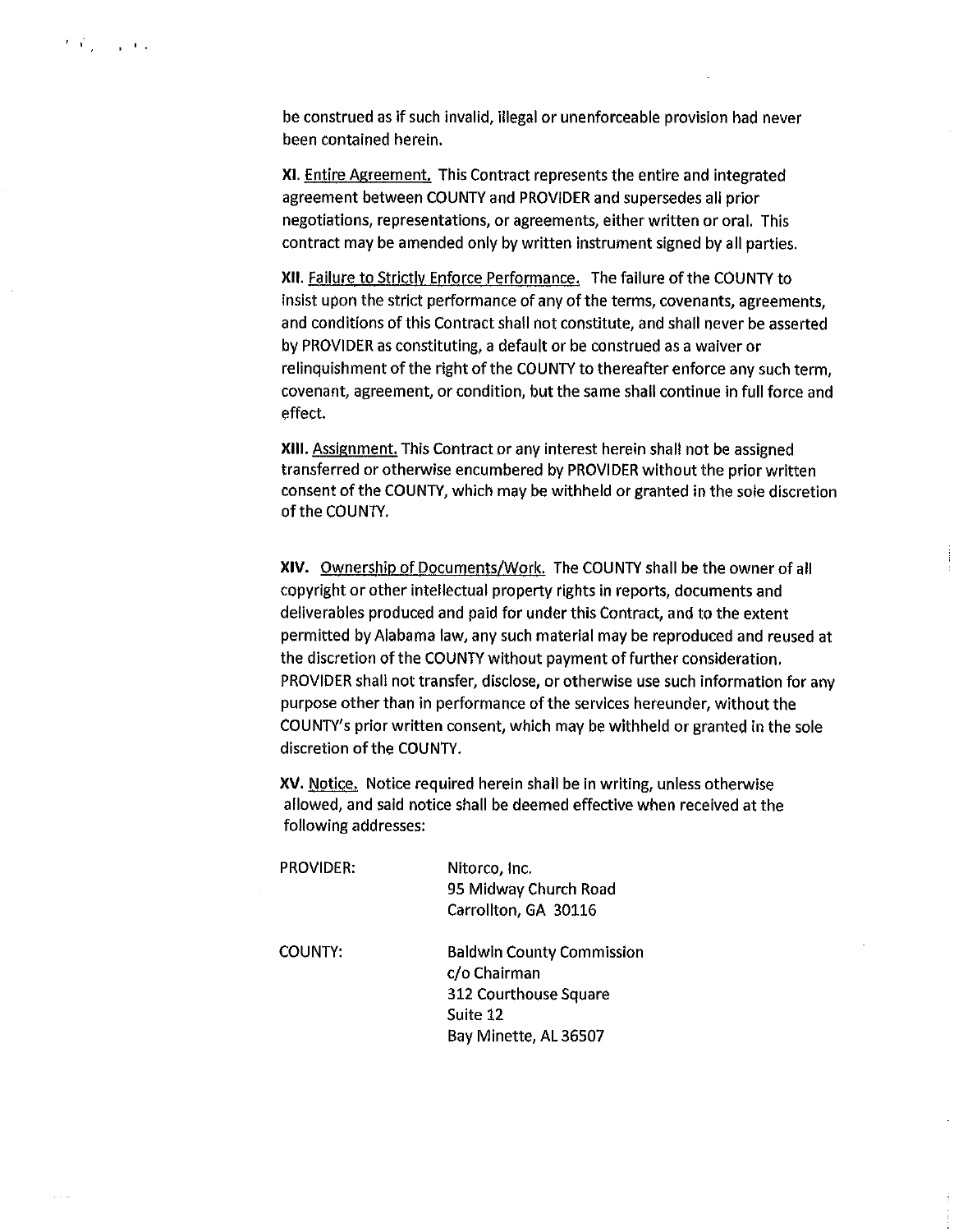$\omega = 1$  ,  $\omega = 1$  .

**XVI.** Services to be Rendered. PROVIDER is retained by the COUNTY as a professionally qualified **contractor.** The general scope of work for the services shall include all the terms and Conditions of **"Request for Proposals,"** the same being expressly incorporated herein by reference, and without limitation will encompass:

**"All provision and conditions and/or specifications listed/stated in the Request for Proposals for Property Tax Software for the Baldwin County Commission.''** 

- A. PROVIDER will provide ongoing communications with COUNTY regarding this service, including updates, emails and etc. as requested. Additionally, PROVIDER will meet with COUNTY as needed or requested.
- B. PROVIDER is responsible for the professional quality, technical accuracy, timely completion and coordination of all services furnished by or in relation to this Contract.
- C. PROVIDER represents and warrants that its services shall be performed within the limits and standards provided by the COUNTY, in a manner consistent with the level of care and skill ordinarily exercised by similar providers under similar circumstances at the time the services are performed.

### **XVII.** General Responsibilities of the COUNTY.

- A. The COUNTY shall provide reasonable notice to PROVIDER whenever the COUNTY actually observes or otherwise actually becomes aware of any development that affects the scope or time of PROVIDER's services hereunder or any defect or nonconformance in the work of PROVIDER.
- B. The COUNTY shall pay to PROVIDER the compensation as, and subject to the terms set out below.

**XVIII.** Termination of Services. The COUNTY or PROVIDER may terminate this contract, with or without cause or reason, by giving thirty (30) days written notice of such to the other party. Upon receipt of such notices, PROVIDER shall discontinue its work to the extent specified in the notice.

in the event of termination, the COUNTY shall pay PROVIDER for all services satisfactorily rendered, and for any expenses deemed by COUNTY to be a reimbursable expense incurred pursuant to this Contract and prior to the date of termination.

**XIX.** Compensation Limited. The compensation to be paid to the PROVIDER shall be the full compensation for all work performed by PROVIDER under this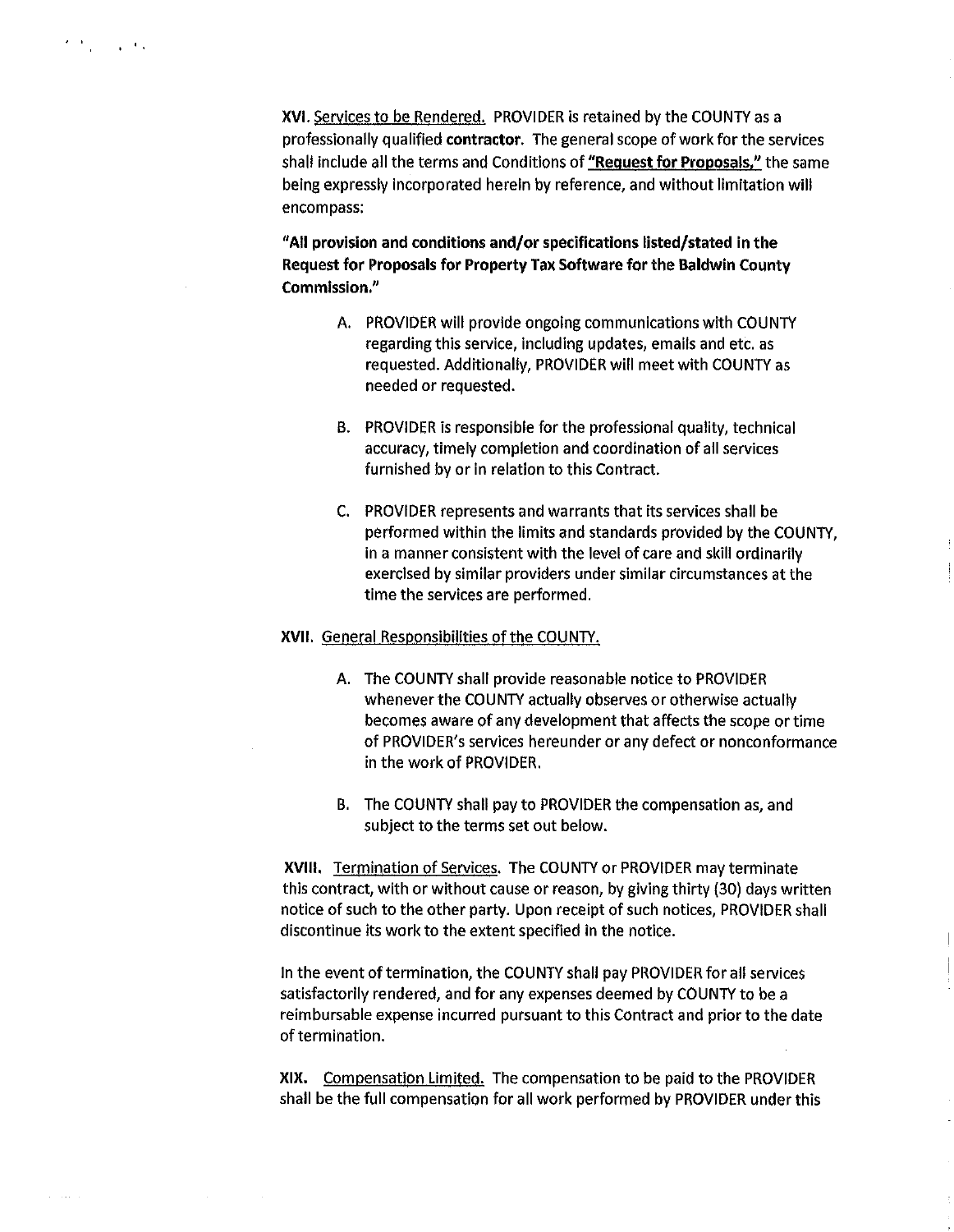Contract. Any and all additional expenditures or expenses of PROVIDER, not listed in full within this Contract, shall not be considered as a part of this Contract and shall not be demanded by PROVIDER or paid by COUNTY.

**XX.** Direct Expenses. Compensation to PROVIDER for work shall be paid per **"ATTACHMENT A".** Said compensation shall be all Inclusive, including without limitation, reimbursement of all cost, incidentals and operating expense associated with those directly engaged in performance of the requested services

**XXI.** Method of Payment. PROVIDER shall submit Invoices to the COUNTY for payment for work performed. Such invoice shall be accompanied by a detailed account of compensation to be paid PROVIDER.

Payment shall be made by the COUNTY within thirty {30) days of the approval of the Invoice submitted by the PROVIDER. The COUNTY agrees to review and approve invoices submitted for payment in a timely manner.

**XXll.** Effective and Termination Dates. This Contract shall be effective for twelve (12) months and commence immediately upon the same date as Its full execution, with an option to issue two (2) additional twelve (12) month contracts or extend the first contract until such time that a new contract can be bid and awarded. Any additional contract or extensions will be at the same prices, terms and conditions. Any successive contract(s) must have the written approval of both the County and the Provider no later than thirty (30) days prior to the expiration of the original contract. [Nothing herein stated shall prohibit the parties from otherwise terminating this Contract according to the provisions herein.]

**XXlll.** Force Majeure. The Parties hereto shall incur no liability to the other if performance becomes impossible or impracticable by reason of an event or effect that the parties could neither have anticipated nor controlled. This allowance shall include both an act of nature and acts of third parties. Any costs that would otherwise be incurred and/or necessitated by the provisions herein shall be alleviated for either party by such event or effect.

**XXIV.** Indemnification. PROVIDER shall indemnify, defend and hold County, and its Commissioners, affiliates, employees, agents, and representatives (collectively referred to in this Section XXIV as "COUNTY") harmless from and against any and all claims, demands, liabilities, damages, losses, judgments, costs, and expenses Including, without limitations, attorneys' fees, and costs, for any and all personal injury (including death) and property damage of any kind or nature whatsoever, incurred by, asserted against, or imposed upon COUNTY, as a result of or in any manner related to provision of services hereunder, or any act or omission, by PROVIDER. PROVIDER shall provide the COUNTY with proof of general liability coverage Including the COUNTY as an additional Insured. This indemnification shall survive the expiration or termination of this Contract.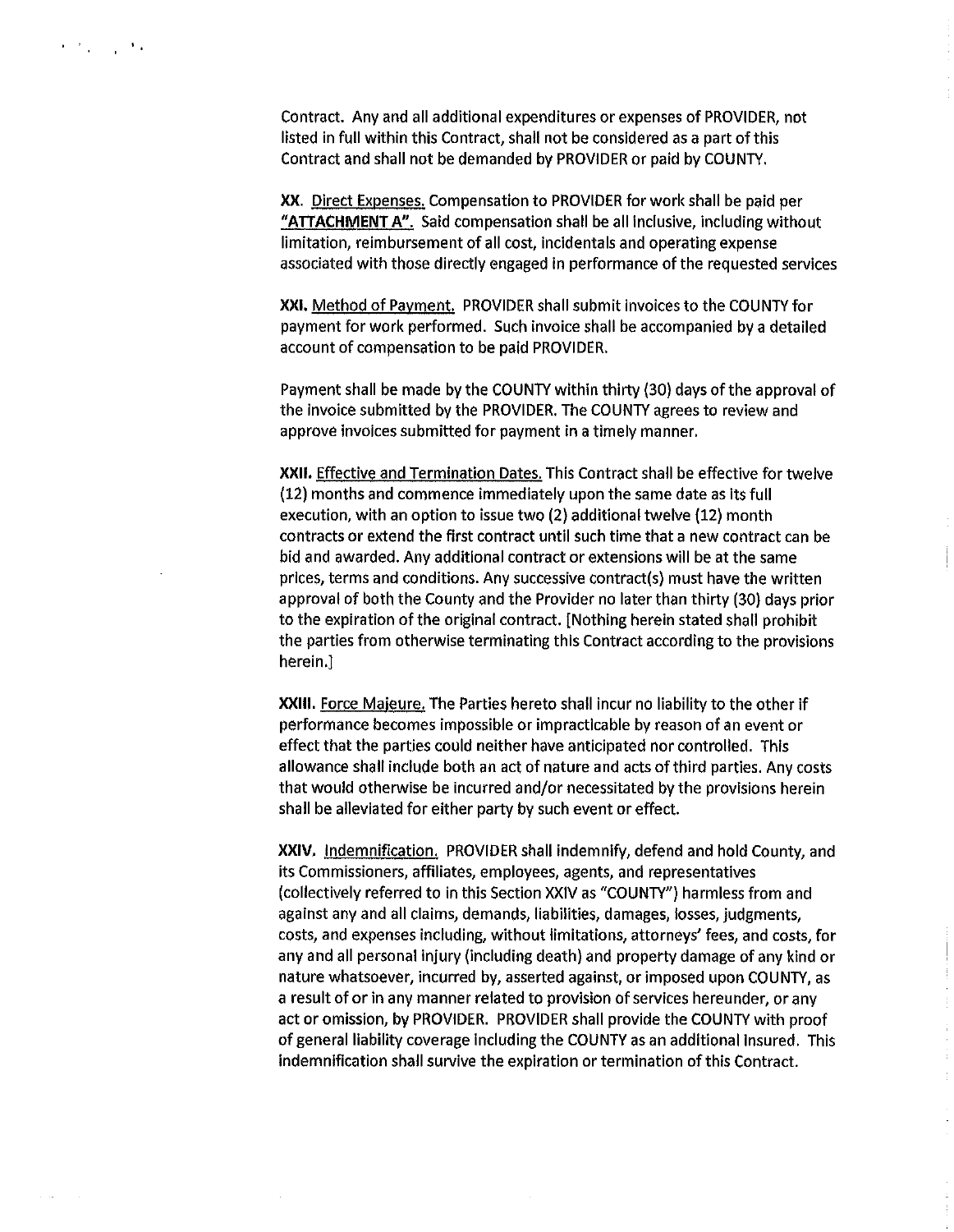**XXV.** Number of Originals. This Contract shall be executed with three (3) originals, each of which are equally valid as an original.

**XXVI:** Governing Law: This Contract in all respects, including without limitation its formation, validity, construction, enforceability and available remedies, shall be governed by the laws of the State of Alabama, without regard to Alabama conflict of law principles.

**XXVll:** Insurance: Prior to performing services pursuant to this Contract, Provider shall carry, with insurers satisfactory to County, throughout the term of hereof, Auto Liability Insurance, including owned, hired and non-owned vehicles, with limits of not less than \$1,000,000, combined single limit, for both bodily injury liability and property damage liability each occurrence; Commercial General Liability Insurance, including all contractual liability hereunder, with limits not less than \$1,000,000, combined single limit, for both bodily injury liability and property damage liability each occurrence; and Worker's Compensation Insurance, meeting the statutory limits of the State of Alabama and Employer's Liability Insurance fully covering all employees and supervisors participating in the work at the subject property site. All liability insurance shall name the County as an additional insured. Prior to commencing operations hereunder, a Certificate of Insurance evidencing such coverage, satisfactory to County, shall be furnished to County, which shall specifically state that such Insurance shall provide for at least ten (10) days' notice to County in the event of cancellation, termination or any change in such insurance policies. The workers compensation certificate shall bear an endorsement clearly evidencing a waiver of the right of subrogation against County and County Representatives. Should Provider fail to furnish current evidence upon demand of any insurance required hereunder, or in the event of cancellation, termination or change in any such insurance, County may, at its option, suspend this Contract until insurance is obtained, terminate this Contract Immediately without further action, or hold Provider in material default and pursue any and all remedies available.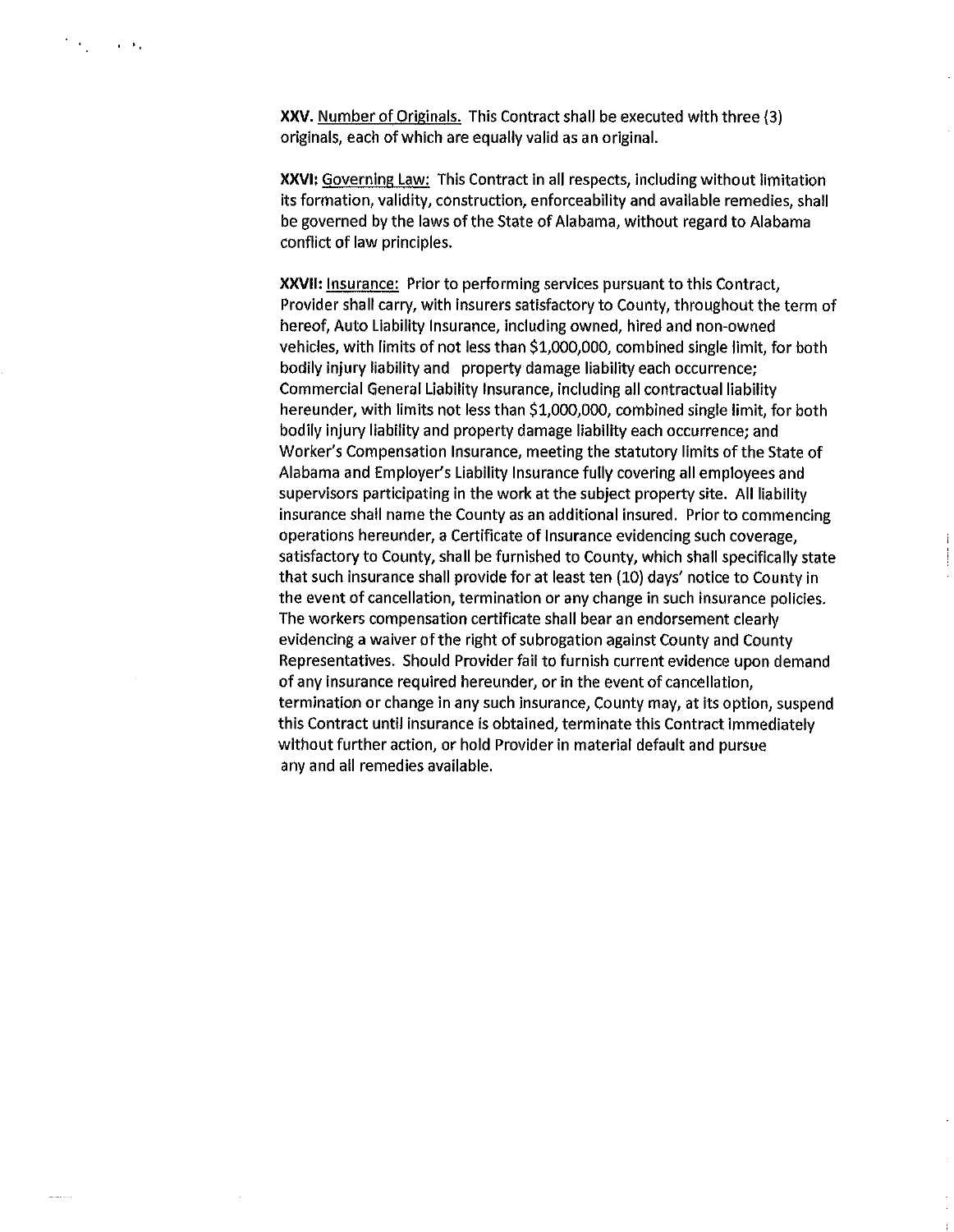IN WITNESS WHEREOF, the parties hereto have executed this Contract on the last day of execution by the COUNTY as written below.



 $\mathcal{L}$ 

 $\lambda$ 

ATTEST: **WAYNE DYESS** 

County Administrator

State of Alabama

 $\mathbf{X}_1 = \mathbf{X}_2$ 

County of Baldwin

 $H_{\rm eff}$  M .  $R$  and  $\sim$  M and  $\sim$  Motary Public in and for said County, in said State, hereby certify that, James E. Ball, whose name as Chairman of Baldwin County Commission, and Wayne Dyess, whose name as County Administrator, are known to me, acknowledged before me on this day that, being informed of the contents of the Contract for Professional Services, they, as such officers and with full authority, executed same knowingly and with full authority to do so on behalf<br>of said Commission.<br>GIVEN under my hand and seal on this the later day of Labyucer 2022. of said Commission. rator, are known to me, acknowledged before me on<br>the Contract for Professional Services, they, as such<br>snowingly and with full authority to do so on behalf<br>this the  $\sqrt{5}$  day of  $\sqrt{2}$ 



 $20 - 5$ }

My Commission Expires<br>My Commission Expires: December 28, 2024



#### **SIGNATURE AND NOTARY PAGE TO FOLLOW**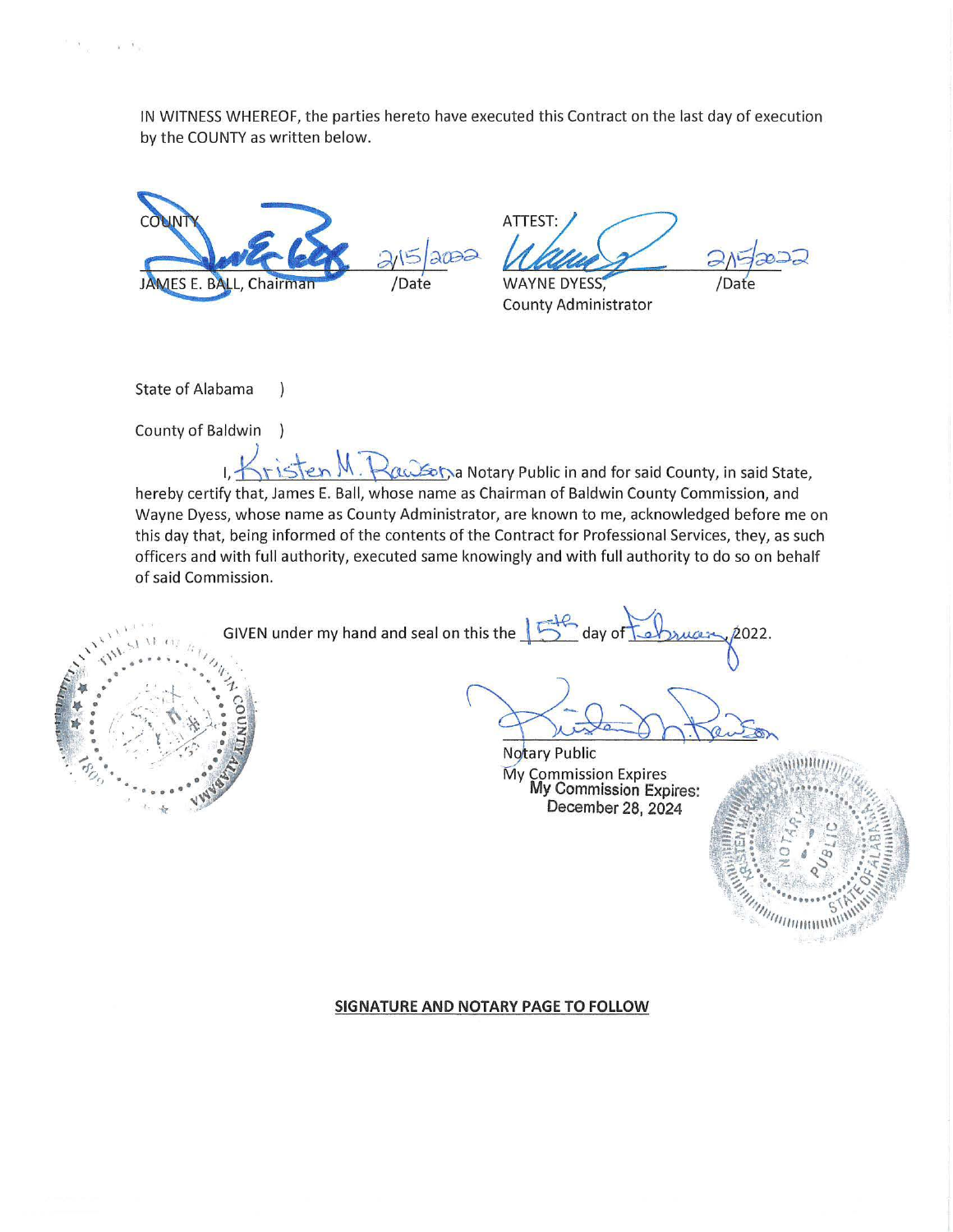PROVIDER:

 $\tilde{u} = \tilde{w}$ 

 $\tau=2\pi$ 

Nitorco, Inc.<br> **By** 6 Les Veloctore <del>III</del> pate  $Its \frac{\rho_{res} d_{nt}}{r}$ 

State of **CESPAP 2** County of  $\bigcirc$ 

I, Juli DRM whitary Public in and for said County and State, hereby certify that  $\sqrt{\log \log \log \log \log \log x}$  as  $\sqrt{\log \log x}$ ,  $\lambda \pm \infty$  of Nitorco, Inc., whose name is signed to the foregoing in that capacity, and who is known to me, acknowledged before me on this day that, being informed of the contents of the foregoing, he executed the same voluntarily on the day the same bears date for and as an act of said Nitorco, Inc.

GIVEN under my hand and seal on this the  $\sqrt{ }$  day of Fub., 2022.

Nota Public, -

Notary Public, <u>Jean expires</u> and **S S -**